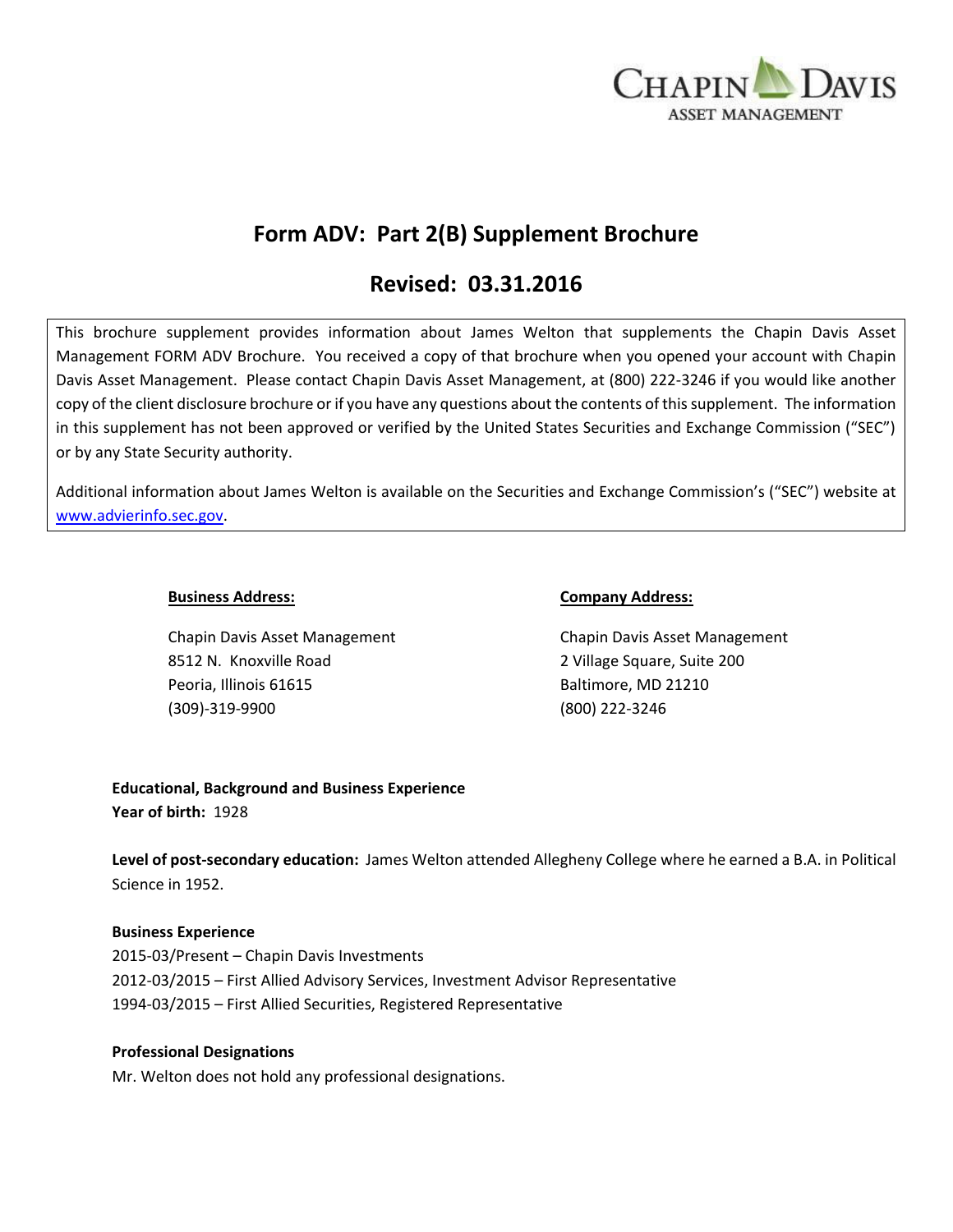#### **Disciplinary Action**

Chapin Davis Asset Management discloses facts regarding any legal or disciplinary events that it deems to be material to a client considering James Welton to act as their Investment Advisor Representative. Chapin Davis Asset Management is not aware of any events applicable to this item. FINRA's Brokercheck® [http://www.brokercheck.finra.org](http://www.brokercheck.finra.org/) may have additional information regarding the disciplinary history of James Welton that is not included in this brochure supplement.

#### **Other Business Activities**

In addition to being an Investment Advisor Representative with Chapin Davis Asset Management, James Welton is also a Registered Representative at Chapin Davis Investments, a Broker/Dealer. James Welton spends more than 10% of his time acting in both capacity. As an Investment Advisor Representative and Registered Representative, James Welton can offer clients both advisory programs and services and non-advisory programs. This may present a conflict of interest. However, as an Investment Advisor Representative of Chapin Davis Asset Management, James Welton has a responsibility to make recommendations that are in the best interest of each customer.

#### **Additional Compensation**

Product companies (including our affiliates) with which we have agreements work with Chapin Davis Asset Management and our financial advisors to provide education and other support to help distribute their products. These companies may pay for training and education events, seminars or other similar events for employees, financial advisors, clients and prospective clients. They may also reimburse entertainment. A financial advisor may also receive a service fee, expense reimbursement, or other payments from other companies. These service fees, as well as incentive programs and cash and/or noncash compensation, all are strictly regulated by the SEC and Financial Industry Regulatory Authority, as well as Chapin Davis Asset Management internal compliance policies.

#### **Supervision**

Investment Advisor Representatives' activities are supervised by registered principals in their office of supervisory jurisdiction and individuals therein, including any or all of the following Investment Advisor Representatives' direct registered principals, central supervision personnel who report to the Chief Compliance Officer of Chapin Davis Asset Management.

| Supervisor:          | <b>Stephanie N. Elliott</b> |
|----------------------|-----------------------------|
| Title:               | COO & CCO                   |
| <b>Phone number:</b> | (800) 222-3246              |

The Securities and Exchange Commission requires all investment advisory firms to disclose information on a Brochure Supplement about financial advisors who meet with clients and formulate investment advice for them. You may interact with others at Chapin Davis Asset Management where delivery of a Brochure Supplement is not required. If you have any questions please contact you're the compliance department at Chapin Davis Asset Management. The designated supervisor reviews the following information related to James Welton:

- Client account activity.
- Communications with clients.
- New Account opening.